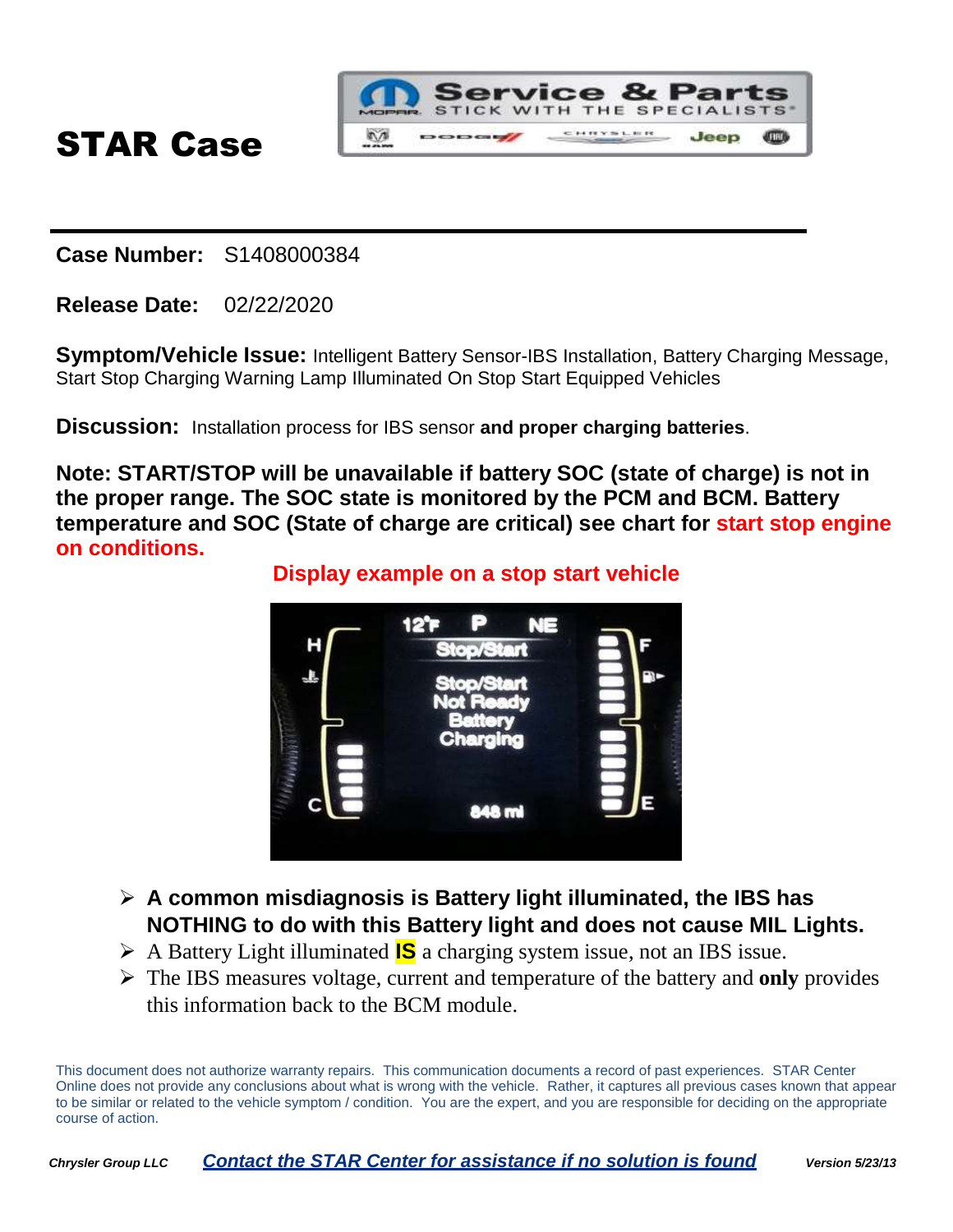



- $\triangleright$  The IBS should only be replaced, if a DTC for the IBS is active.
- $\triangleright$  The IBS maintains a running record of Amp Hours received and Amp Hours released.

**DODGE** 

 $\triangleright$  Proper charging In-Vehicle systems is not an issue.

 $\sqrt{2}$ 

- $\triangleright$  Please note to charge through the IBS or tie negative clamp to body/engine ground.
- $\triangleright$  Customers, Dealers, Mechanics, and Engineers require battery charger or tester (i.e. Midtronics GR-8 Negative clamp) be connected only onto the IBS module (B-) Negative battery post.
- $\triangleright$  Connecting the battery charger or tester onto the (B-) battery post creates "blind" charging".
- **"DO NOT BLIND CHARGE".**

### **Improper IBS Charging**

Do not put Negative clamp on IBS Pole clamp



**Service & Parts** STICK WITH THE SPECIALISTS CHRYSLER

Jeep





This document does not authorize warranty repairs. This communication documents a record of past experiences. STAR Center Online does not provide any conclusions about what is wrong with the vehicle. Rather, it captures all previous cases known that appear to be similar or related to the vehicle symptom / condition. You are the expert, and you are responsible for deciding on the appropriate course of action.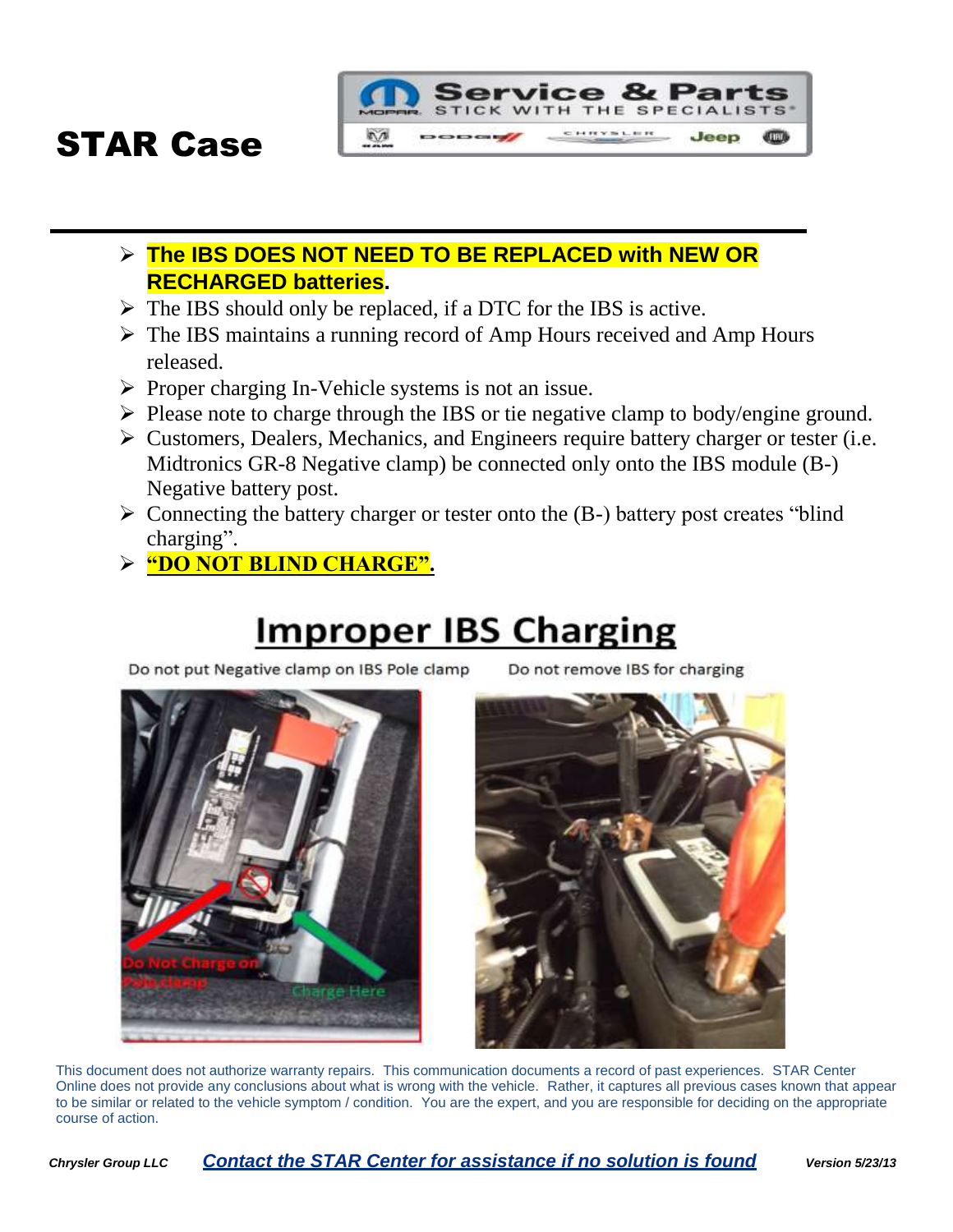

 $\triangleright$  IBS learning needs 1-2 key cycles and 2-4 hours of quiescent/sleep time (no charge in or no charge out of the battery). Quiescent (Sleep) time is defined as <250mA +- 50mA. (no added loads).

### **If ESS is still unavailable, review ESS parameters from wiTech2.**

- $\triangleright$  If the installation of a new IBS is required, it be should installed onto a fully charged battery and follow the same learn procedure above.
	- $\triangleright$  What defines an IBS failure before returning to Supplier:
		- $\triangleright$  Active IBS DTC which does not clear.
		- $\triangleright$  U113E

(note: this DTC can mean, blown 5A PDC fuse or broken (pinched)  $+12V$ or LIN wire or failed BCM (LIN 1).

### **See below proper connections for Proper battery charging.**

### **Proper EBS Charging**

Negative Clamp on Ground side as seen below Engine Ground or Jump posts are also acceptable



This document does not authorize warranty repairs. This communication documents a record of past experiences. STAR Center Online does not provide any conclusions about what is wrong with the vehicle. Rather, it captures all previous cases known that appear to be similar or related to the vehicle symptom / condition. You are the expert, and you are responsible for deciding on the appropriate course of action.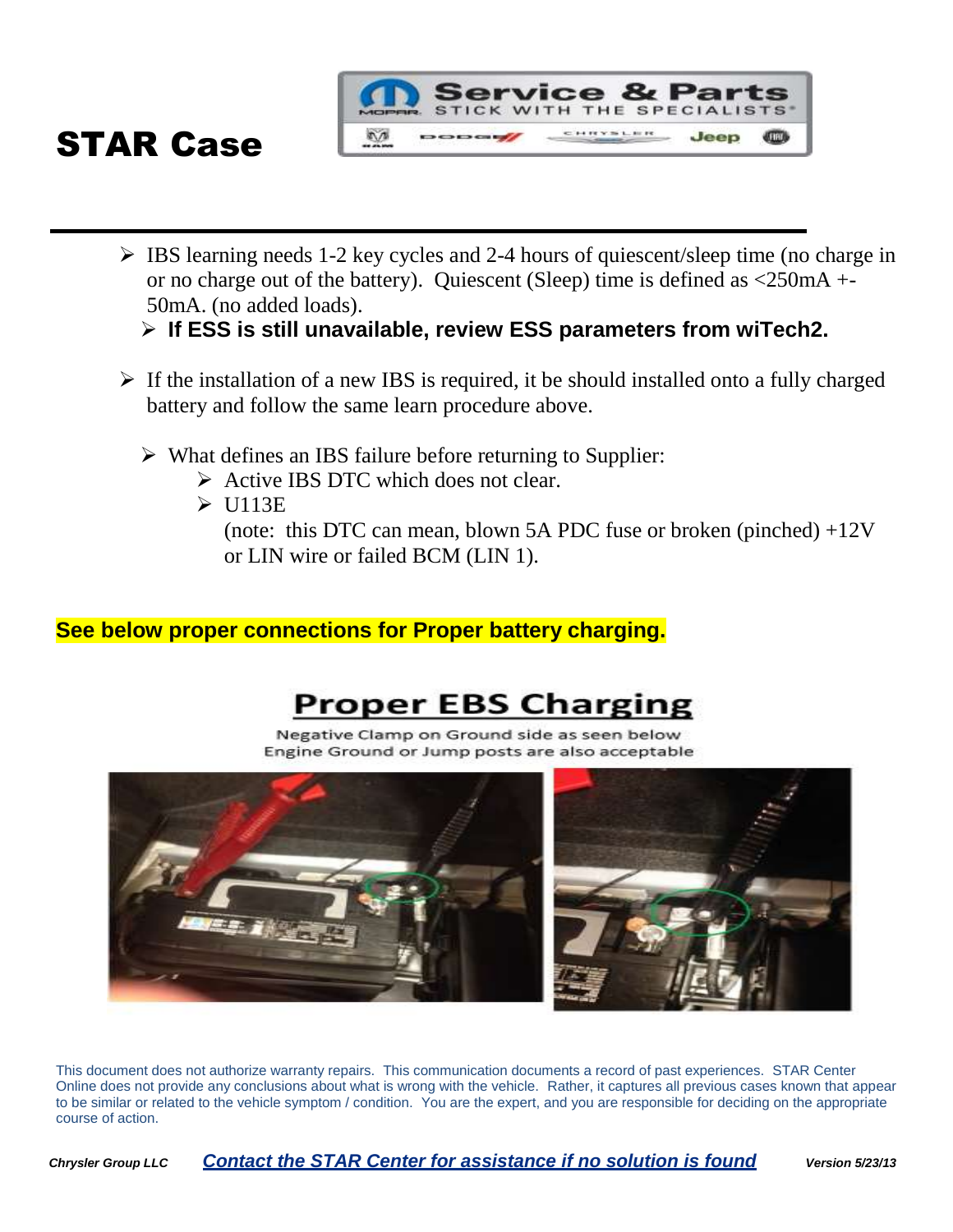

### Intelligent Battery Sensor Training Introduction of Intelligent Battery Sensor 2.0

 $\blacktriangleright$  IBS 2.0 - 2<sup>nd</sup> Gen - 45 degree pole clamp



EIBS 2.0 -  $2^{nd}$  Gen - 90 degree pole clamp



This document does not authorize warranty repairs. This communication documents a record of past experiences. STAR Center Online does not provide any conclusions about what is wrong with the vehicle. Rather, it captures all previous cases known that appear to be similar or related to the vehicle symptom / condition. You are the expert, and you are responsible for deciding on the appropriate course of action.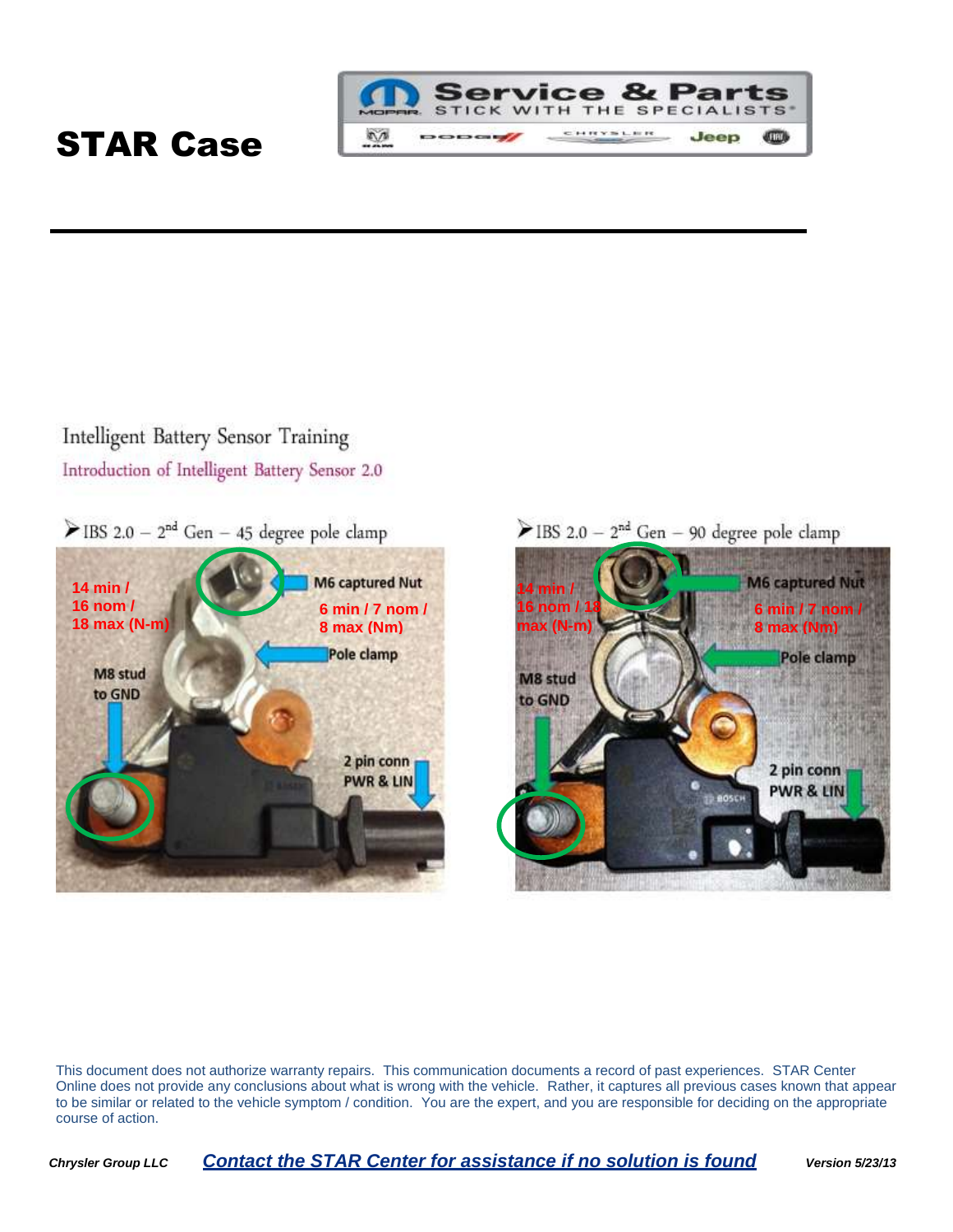

### Intelligent Battery Sensor Training Introduction of Intelligent Battery Sensor 3.0

Battery Sensor 3.0 - 45 degree pole clamp



Battery Sensor 3.0 - 90 degree pole clamp



This document does not authorize warranty repairs. This communication documents a record of past experiences. STAR Center Online does not provide any conclusions about what is wrong with the vehicle. Rather, it captures all previous cases known that appear to be similar or related to the vehicle symptom / condition. You are the expert, and you are responsible for deciding on the appropriate course of action.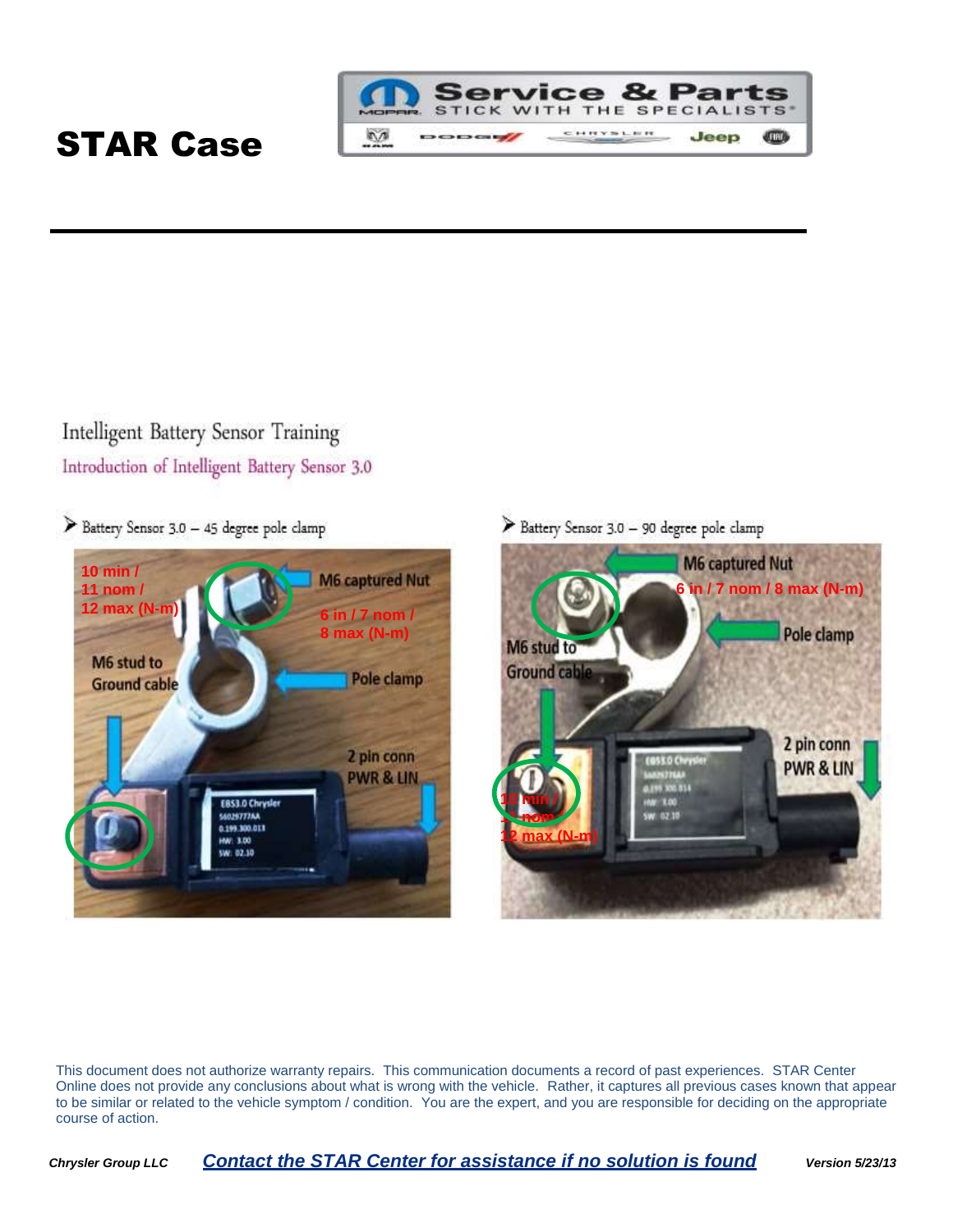

### **(Example) Stop-start Engine ON conditions:**

- 1. Gear and brake switch conditions valid.
- 2. Completed initial engine key start.
- 3. Occupant sensed allowing engine start conditions.

4. **OBD conditions** met allowing engine start conditions SOC (State Of Charge) values found under OBDII monitors using wiTech 2.

5. Vehicle hood is closed

| Engine OFF conditions:                                                               | Max       | Min       | True/False |
|--------------------------------------------------------------------------------------|-----------|-----------|------------|
| 1. Valid target gear and brake switch state combination                              | <b>NA</b> | <b>NA</b> | True       |
| Threshold vehicle speed exceeded or timeout since last shift<br>2.                   | <b>NA</b> | <b>NA</b> | True       |
| out of reverse                                                                       |           |           |            |
| 3.<br>Transmission ready                                                             | <b>NA</b> | <b>NA</b> | True       |
| 4. Tow Haul mode not active                                                          | ΝA        | <b>NA</b> | True       |
| 5. 4WD Low mode not active                                                           |           |           | True       |
| Starter cool down condition met after reaching max<br>allowable consecutive restarts |           |           | True       |
| 7. Ambient temperature within defined range                                          | $-10F$    | 110F      |            |
| Engine coolant temperature within defined range<br>8.                                | 40C       | 110C      |            |
| 9. Catalyst temperature within defined range                                         | 150F      | 950F      |            |
| 10. Battery temperature within defined range                                         | $-256F$   | 256F      |            |
| 11. Barometric pressure greater than threshold                                       |           | 60KPa     |            |
| 12. Brake booster delta pressure less than threshold                                 |           | 20kPa     |            |
| 13. Steering wheel angle within defined range                                        |           |           |            |
| 14. Steering wheel angle gradient within defined range                               |           |           |            |
| 15. Steering column torque within defined range                                      |           |           |            |
| 16. Fuel level greater than threshold                                                |           |           |            |
| 17. Vehicle hood closed                                                              |           |           |            |
| 18. No throttle request                                                              |           |           |            |
| 19. No engine stop disable request by HVAC                                           |           |           |            |

This document does not authorize warranty repairs. This communication documents a record of past experiences. STAR Center Online does not provide any conclusions about what is wrong with the vehicle. Rather, it captures all previous cases known that appear to be similar or related to the vehicle symptom / condition. You are the expert, and you are responsible for deciding on the appropriate course of action.